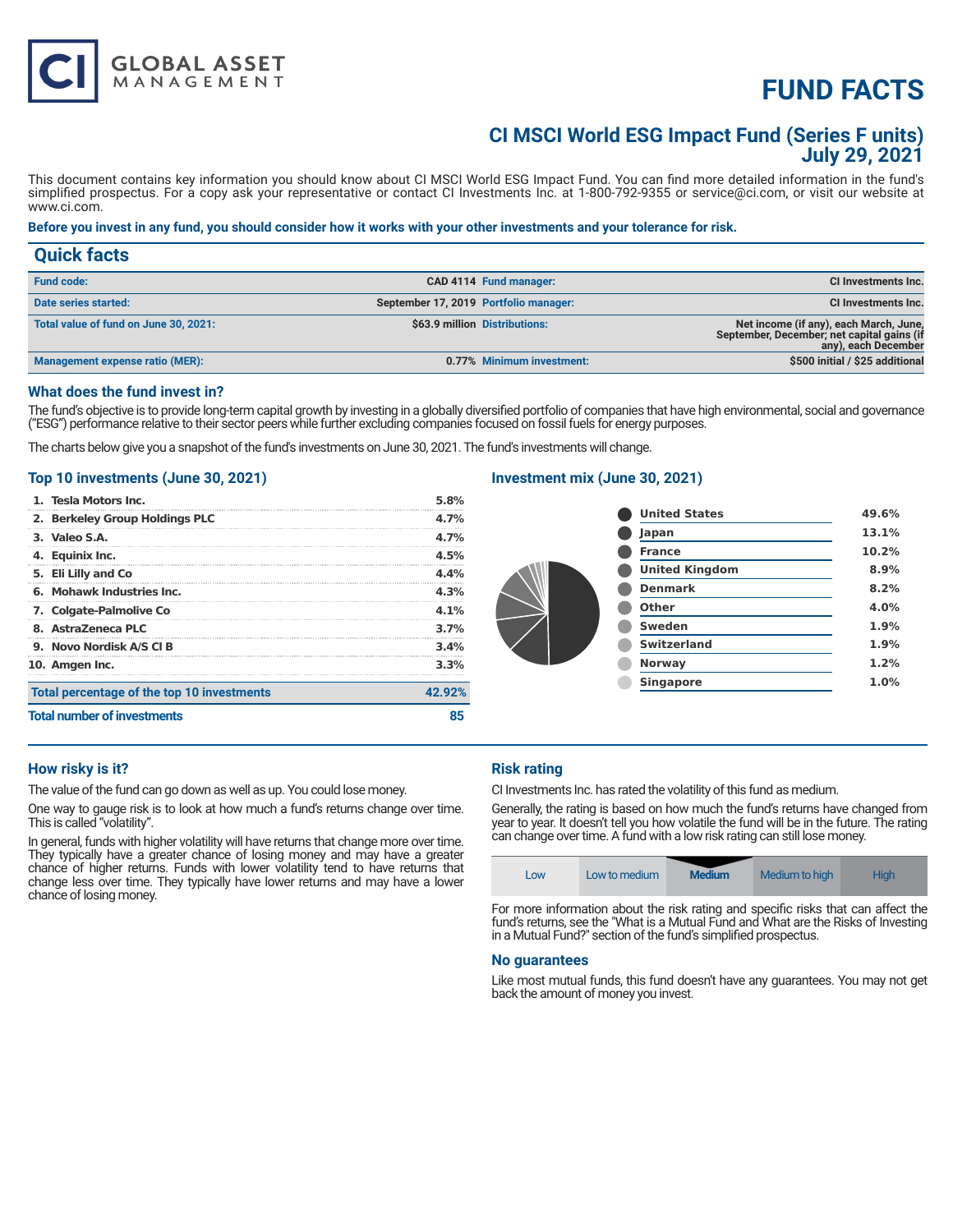# **CI MSCI World ESG Impact Fund (Series F units)**

# **How has the fund performed?**

This section tells you how Series F securities of the fund have performed over the past 1 calendar year. Returns are after expenses have been deducted. These expenses reduce the fund's returns.

#### **Year-by-year returns**

This chart shows how Series F securities of the fund performed in the past 1 calendar year. This fund series has not dropped in value in the last 1 calendar year. The range of returns and change from year to year can help you assess how risky the fund has been in the past. It does not tell you how the fund will perform in the future.



#### **Best and worst 3-month returns**

This table shows the best and worst returns for Series F securities of the fund in a 3-month period over the past 1 calendar year. The best and worst 3-month returns could be higher or lower in the future. Consider how much of a loss you could afford to take in a short period of time.

|                     | <b>Return</b> | 3 months ending  | If you invested \$1,000 at the beginning of the period |
|---------------------|---------------|------------------|--------------------------------------------------------|
| <b>Best return</b>  | 14.8%         | January 31, 2021 | Your investment would be \$1.148.                      |
| <b>Worst return</b> | $-3.9%$       | April 30, 2021   | Your investment would be \$961.                        |

#### **Average return**

As at June 30, 2021, a person who invested \$1,000 in this series of units of the fund 1 years ago now has \$1,302. This works out to an annual compound return of 15.9%.

# **Who is this fund for?**

#### **This fund may be suitable for you if you:**

- want exposure to securities located anywhere in the world that exhibit strong environmental, social and governance (ESG) performance and that have a positive impact on the environment and society
- want an ESG investment that does not have exposure to energy-related fossil fuel reserves
- are investing for medium and/or long term
- can tolerate medium risk

# **A word about tax**

In general, you'll have to pay income tax on any money you make on a fund. How much you pay depends on the tax laws of where you live and whether you hold the fund in a registered plan, such as a Registered Retirement Savings Plan or a Tax-Free Savings Account.

Keep in mind that if you hold your fund in a non-registered account, fund distributions are included in your taxable income, whether you get them in cash or have them reinvested.